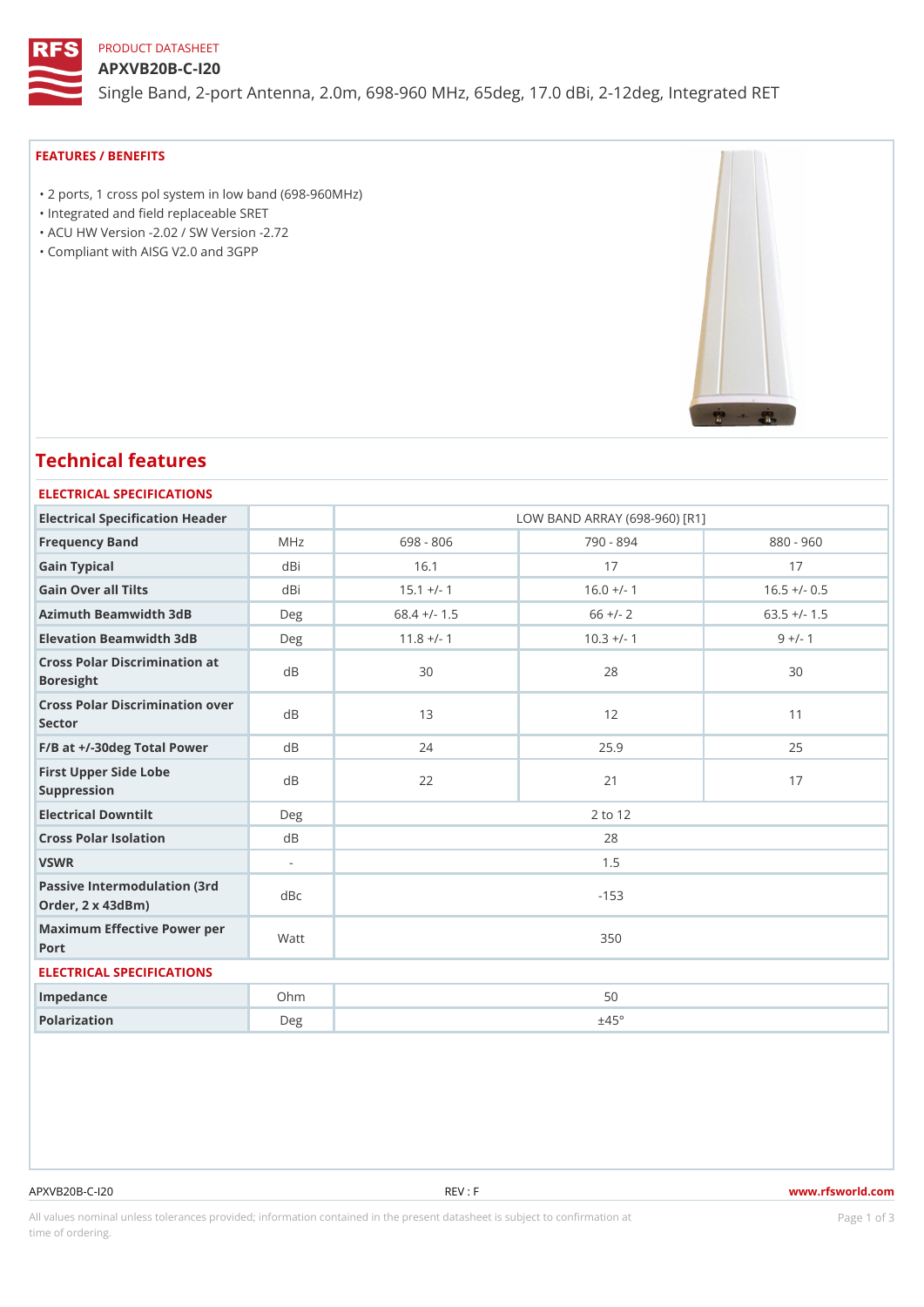# PRODUCT DATASHEET

APXVB20B-C-I20

Single Band, 2-port Antenna, 2.0m, 698-960 MHz, 65deg, 17.0 dBi, 2-1

| MECHANICAL SPECIFICATIONS                  |                             |                                                       |                                    |                |                                                      |  |
|--------------------------------------------|-----------------------------|-------------------------------------------------------|------------------------------------|----------------|------------------------------------------------------|--|
| Dimensions - H x W x D                     | $mm$ (in)                   | 1980 x 320 x 140 (78 x 12.6 x 5.5)                    |                                    |                |                                                      |  |
| Weight (Antenna Only)                      | kg (lb)                     | 18.5(40.8)                                            |                                    |                |                                                      |  |
| Weight (Mounting Hardware kg (lb)<br>only) |                             |                                                       |                                    | 4.5(9.9)       |                                                      |  |
| Packing size- HxWxD                        | $mm$ (in)                   | 2250 x 395 x 215 (88.6 x 15.6 x 8.5)                  |                                    |                |                                                      |  |
| Shipping Weight                            | kg (lb)                     | 26(57.3)                                              |                                    |                |                                                      |  |
| Connector type                             |                             | 2 x 7/16 female/bottom + 2 AISG connectors (1 male, 1 |                                    |                |                                                      |  |
| Radome Material / Color                    |                             | Fiberglass / Light Grey RAL7035                       |                                    |                |                                                      |  |
| TESTING AND ENVIRONMENTAL                  |                             |                                                       |                                    |                |                                                      |  |
| Temperature Range                          | $^{\circ}$ C ( $^{\circ}$ F | $-40$ to 60 ( $-40$ to 140)                           |                                    |                |                                                      |  |
| Lightning protection                       |                             | Direct Ground                                         |                                    |                |                                                      |  |
| Survival/Rated Wind Velocikm/h             |                             | 200 (150)                                             |                                    |                |                                                      |  |
| Wind Load @ Rated Wind Front               |                             | 425                                                   |                                    |                |                                                      |  |
| Wind Load @ Rated Wind Sidb                |                             | 406                                                   |                                    |                |                                                      |  |
| Wind Load @ Rated Wind ReaN                |                             | 493                                                   |                                    |                |                                                      |  |
| ORDERING INFORMATION                       |                             |                                                       |                                    |                |                                                      |  |
| Order No.                                  |                             | Configuration                                         |                                    |                | Mounting HardwaMeunting pipe DiameSteeirpping Weight |  |
| $APXVB20B-C-120$                           |                             |                                                       | Internal RET (ACU-120-BA1P) M50-B1 | $50 - 110$ m m | $26.0$ kg                                            |  |

#### APXVB20B-C-I20 REV : F www.rfsworld.com